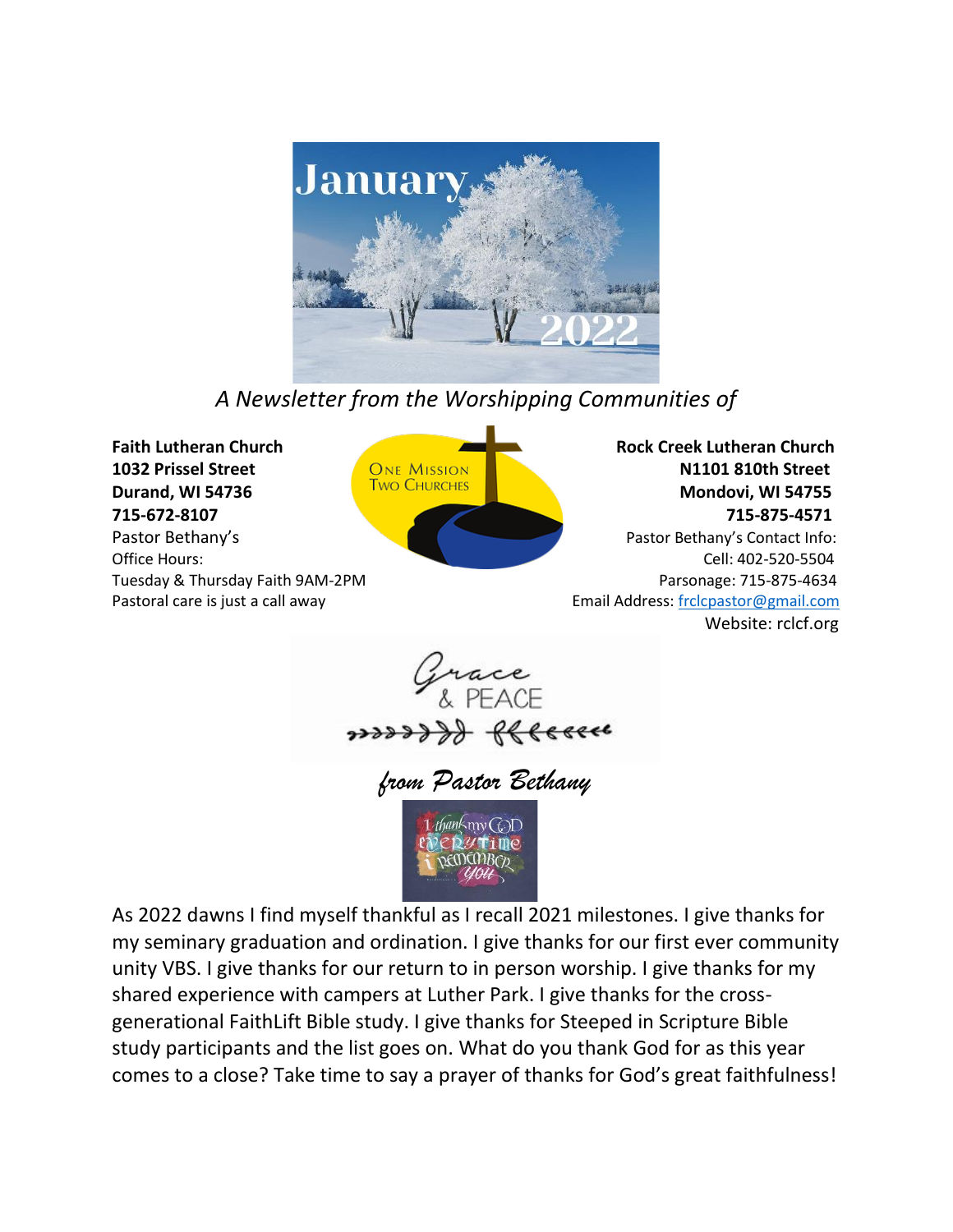

Your star word is…

Find out during Epiphany worship on Sunday, January 2<sup>nd</sup>. Hold onto a word for a year. Live it, breathe it, discover it in your life. Share it, write about it, make it your own.



The daily advent devotions were treasured by many last month. Thanks to all who contributed. For \$5 you can purchase a book of all the Advent devotions written by members of Faith and Rock Creek. Simply fill out the form below:

I would like to purchase an Advent Devotional Keepsake Book.

# of books  $\omega$  \$5 each =

My name the control of the My phone number  $\mathsf{M}_\mathsf{V}$  phone number

Enclose a check made payable to Faith Rock Creek Common Council and mail to the church parsonage:

Pastor Bethany Walker N1006 910<sup>th</sup> St, Mondovi WI 54755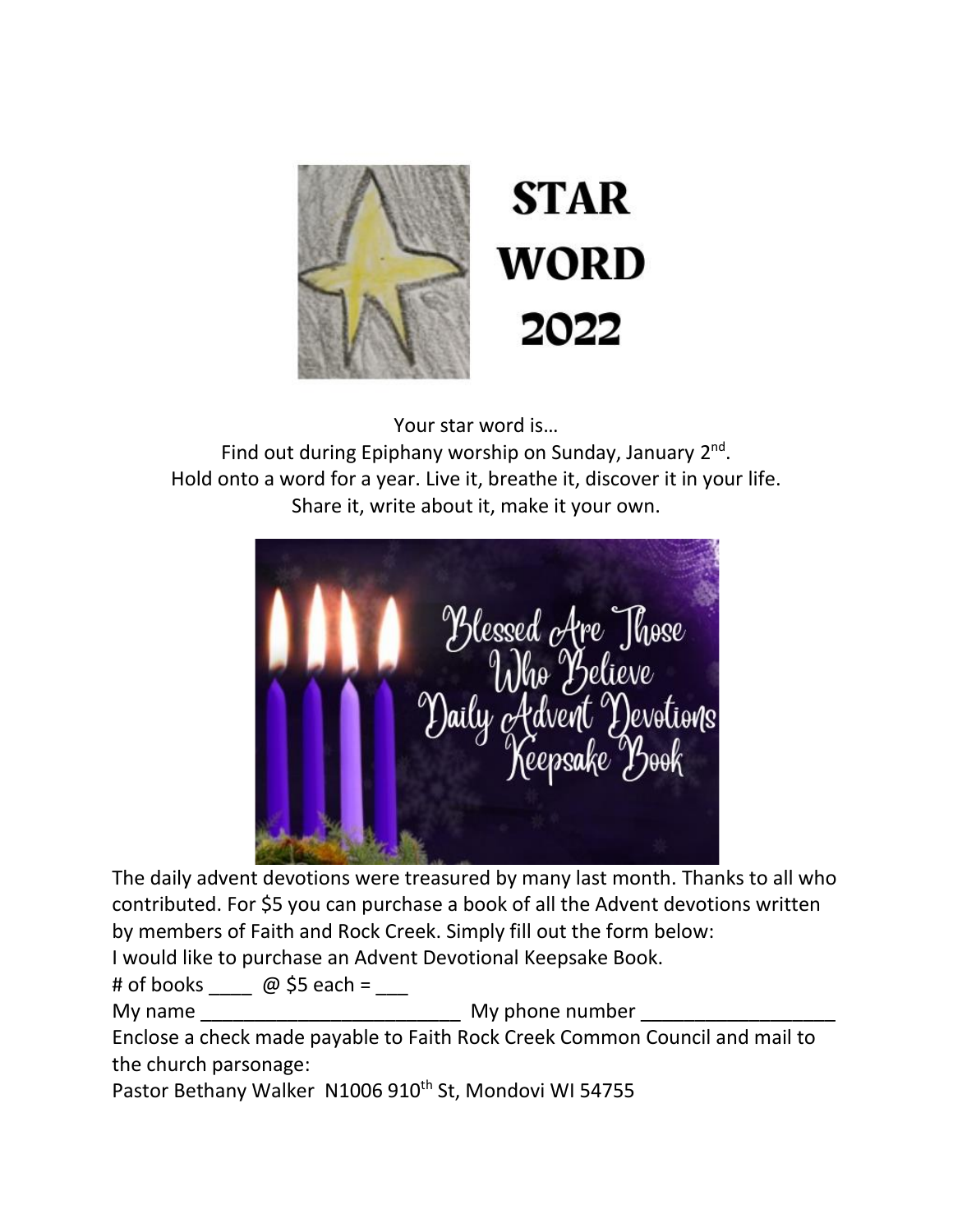

Faith will hold their annual meeting on Sunday, January 23, 2022 after the 10:30AM worship service. We will need four new council members for three year terms.

Rock Creek will hold their annual meeting on Sunday, January 30, 2022, after the 8:30AM worship service. We will need a deacon for a one-year term, a deacon for a two year term and two trustees for two year terms.

If you are willing to serve on council please contact a current council member to be added to the nomination form.



Upcoming FaithLift Confirmation learning nights will be held: January 19 at Faith 5:30PM February 2 at Rock Creek 5:30PM February 16 at Faith 5:30PM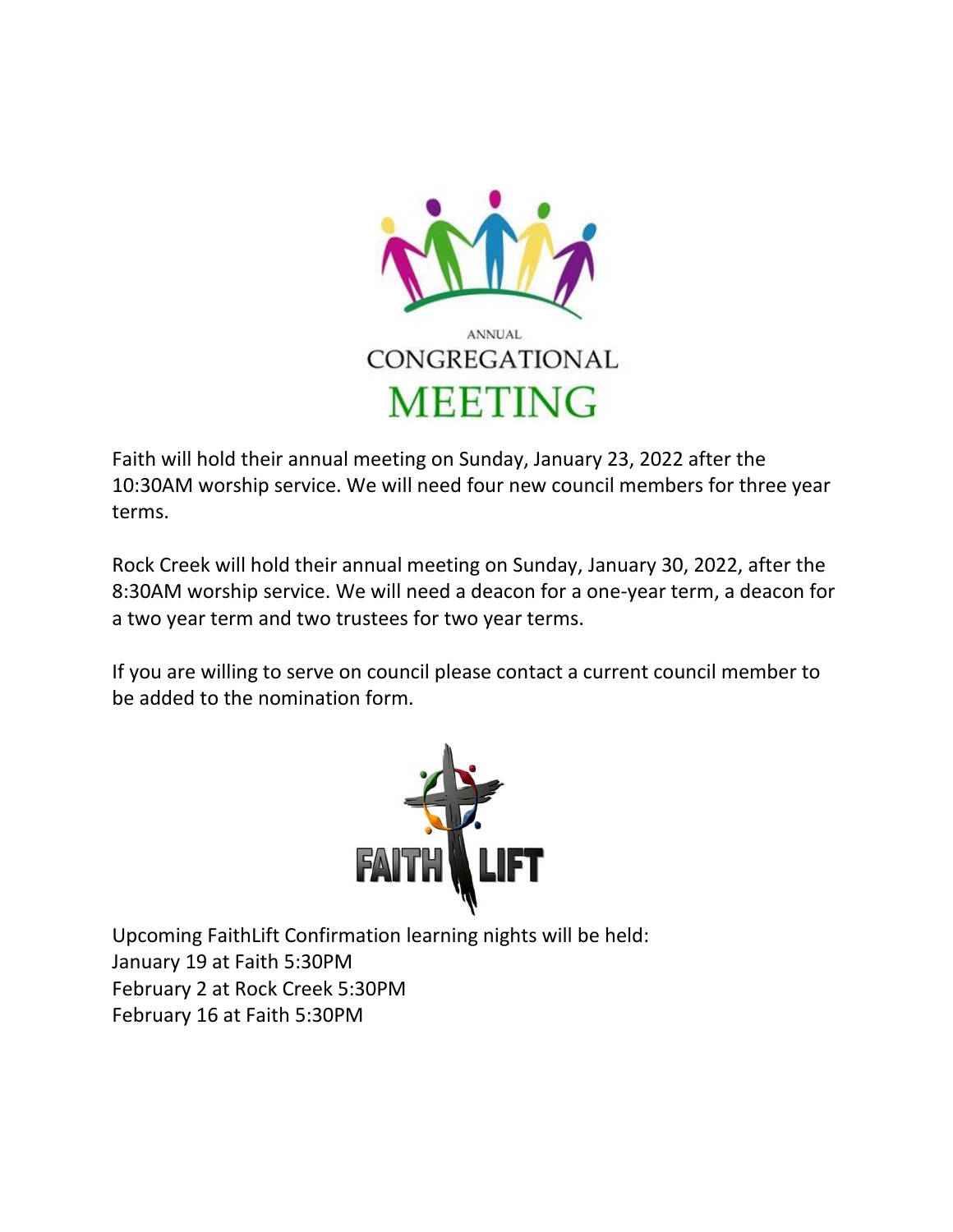





Reminder that on **Sunday January 2nd** worship times will switch for the two congregations. Rock Creek will worship at 8:30AM with Sunday School remaining at 9:30AM and Faith will worship at 10:30AM with Sunday School also at 10:30AM. Radio and Facebook worship will remain at 10:30AM.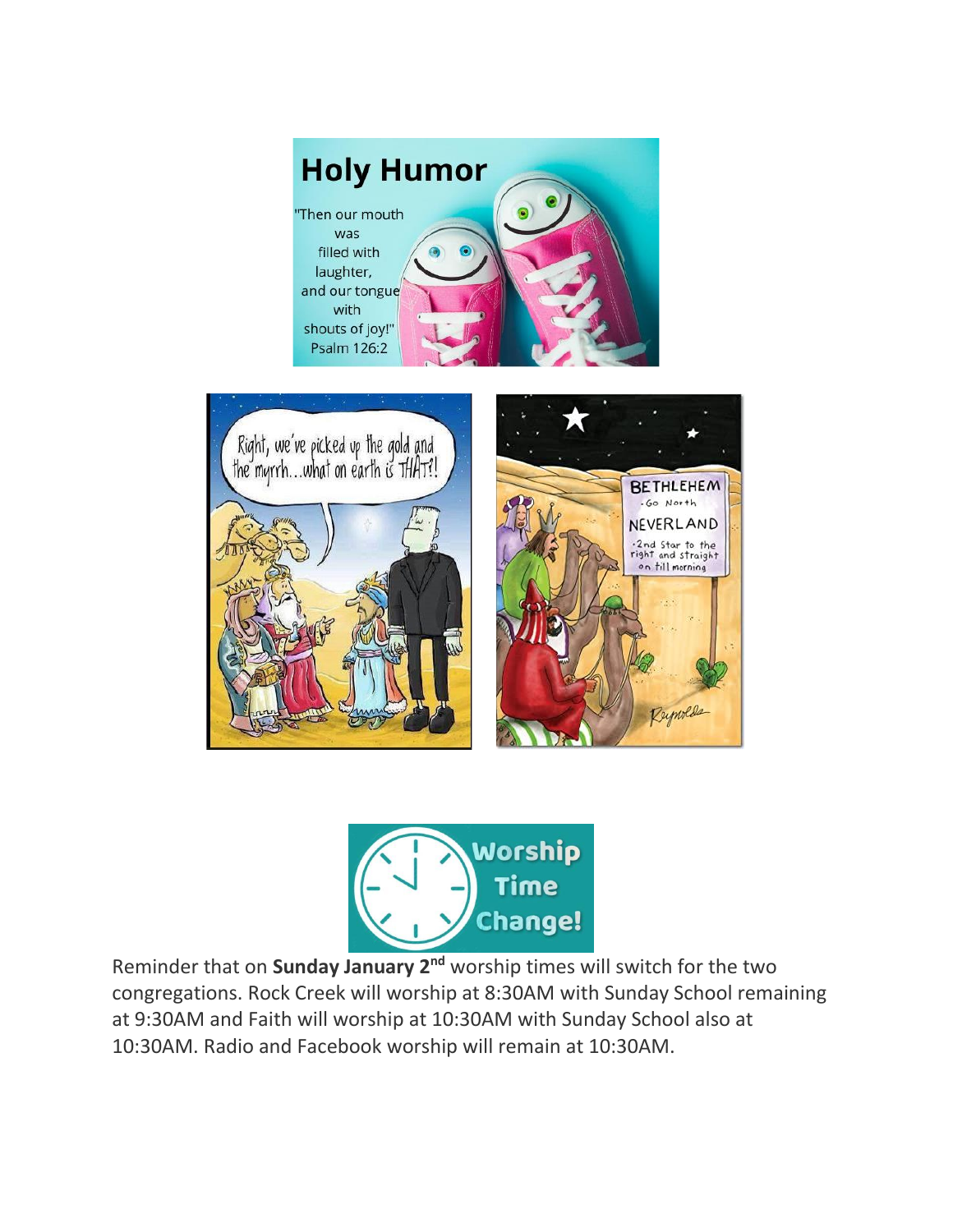

Vanessa Sedlmayr is collecting information and a photo about each church member at Faith to create a slideshow to play prior to worship. This will be a fun way to get to know each other better. Paper copies are in the narthex at Faith for people who prefer that format. Otherwise, here is a link to a Google form.

https://docs.google.com/forms/d/e/1FAIpQLSfkWesySP6jlWRCUAiAZWiaIK -[PG2X7SHN-yEq1h5x6YVnsw/viewform?usp=sf\\_link](https://docs.google.com/forms/d/e/1FAIpQLSfkWesySP6jlWRCUAiAZWiaIK_-PG2X7SHN-yEq1h5x6YVnsw/viewform?usp=sf_link)



All Sr High youth from both congregations are invited to Rock Creek on Sunday, January 16 at 12:30PM for pizza, dessert and conversation about youth group opportunities. What will the future hold? Local service projects, mission trips, retreats? Come be part of the planning and make youth group the experience you need to grow in your faith. If you have questions contact Riane Hayden, Olivia Strand or Tanner Webb.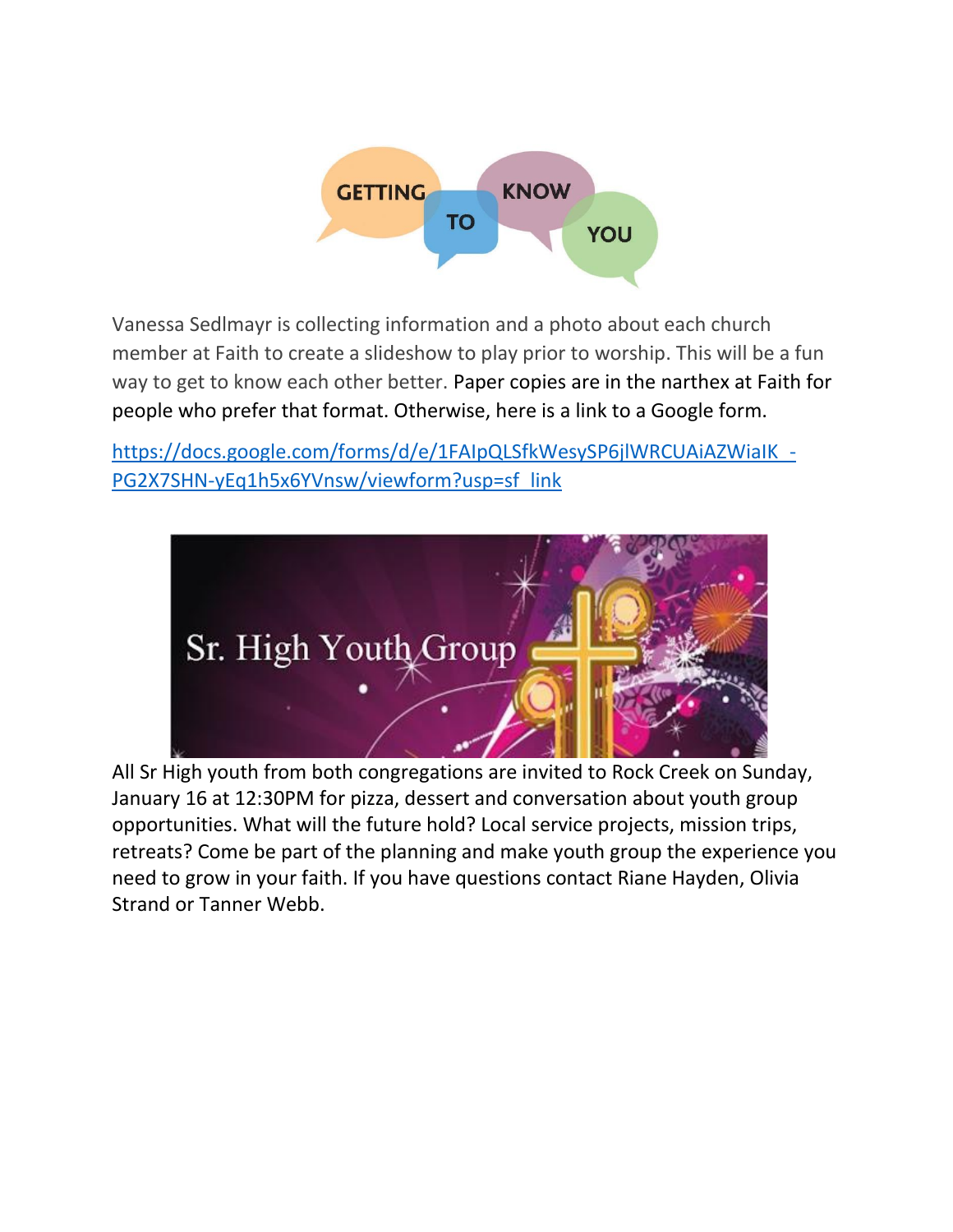

 **Join Pastor Bethany for a weekly Bible study beginning Sunday, January 9th .** 



 **Luther Park Bible Camp… …Our Partnership with Holy Play** 



Think warmer weather and check out the summer schedule for Luther Park Bible Camp. Pastor Bethany will be joining campers from Faith and Rock Creek for a week of camp June 26-July 1, 2022. There is a discount if you register early! **<http://lutherpark.org/summer-camp>**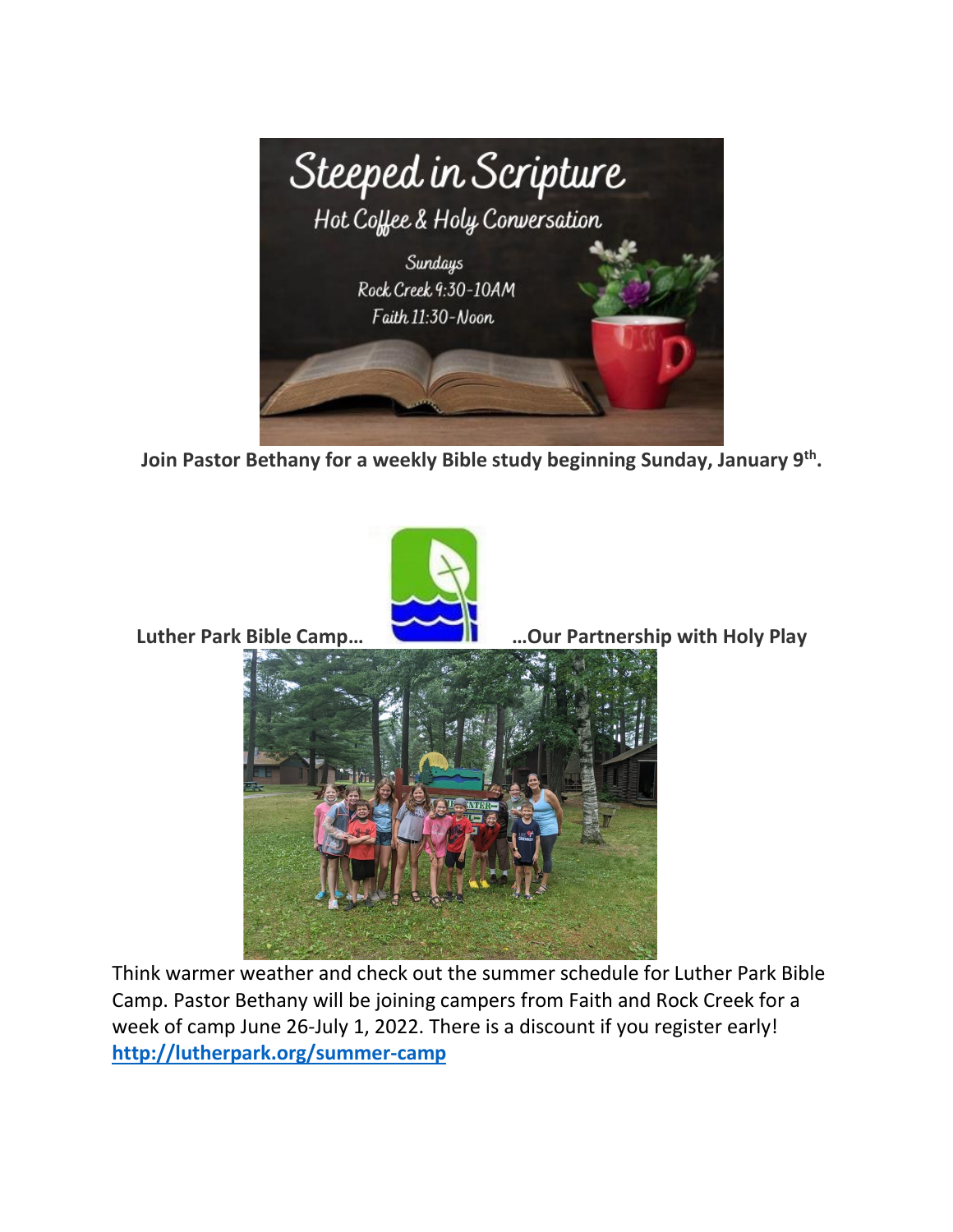

Radio ministry is a vital part of our outreach ministry. It costs \$50/week for the radio broadcast. All dates for 2022 are available. Send \$50 to Faith Lutheran Church and include the date you would like to sponsor and who it is in memory or honor of. Consider remembering an anniversary, birthday or another milestone. Thanks to those who have already sponsored. A sponsorship form is below for your convenience. Simply print, fill out and return.

### **RADIO SPONSORSHIP FORM**

I would like to sponsor a Radio Broadcast (\$50/week)

Worship Date to sponsor \_\_\_\_\_\_\_\_\_\_\_\_\_\_\_\_\_\_\_\_\_

\_\_\_ In honor of \_\_\_\_\_\_\_\_\_\_\_\_\_\_\_\_\_\_\_\_\_\_\_\_\_\_\_\_\_\_\_\_\_\_\_\_\_\_

In memory of **Example 20** 

Return with check made payable to:

**Faith Lutheran Church 1032 Prissel St, Durand WI 54736**

**Rock Creek Council Meeting Minutes—November 10, 2021 Those present**: Steve Dahl, Becky Richardson, Carma Koller, Val Wagner, Sue Dahl, Riane Hayden, Pastor Bethany Walker. **Absent:** Dustin Nelson, Cindi Coon, Dave Coon, Jill Bauer, Ashley Dorschner. Steve called the meeting to order.

**Pastor's Report**— (Pastor Bethany opened joint council at 7 with devotion and gave pastor's report) see attached pastor's reports. 2000 people were reached through ministry by RCLC in October.

**Secretary's Report**—reviewed October report. Motion by Becky to approve, 2<sup>nd</sup> by Sue, motioned passed, all in favor.

**Treasurer's Report**— October report was reviewed. Offering from the anniversary celebration to Fort McCoy resettlement Fund has multiple lines from Amazon.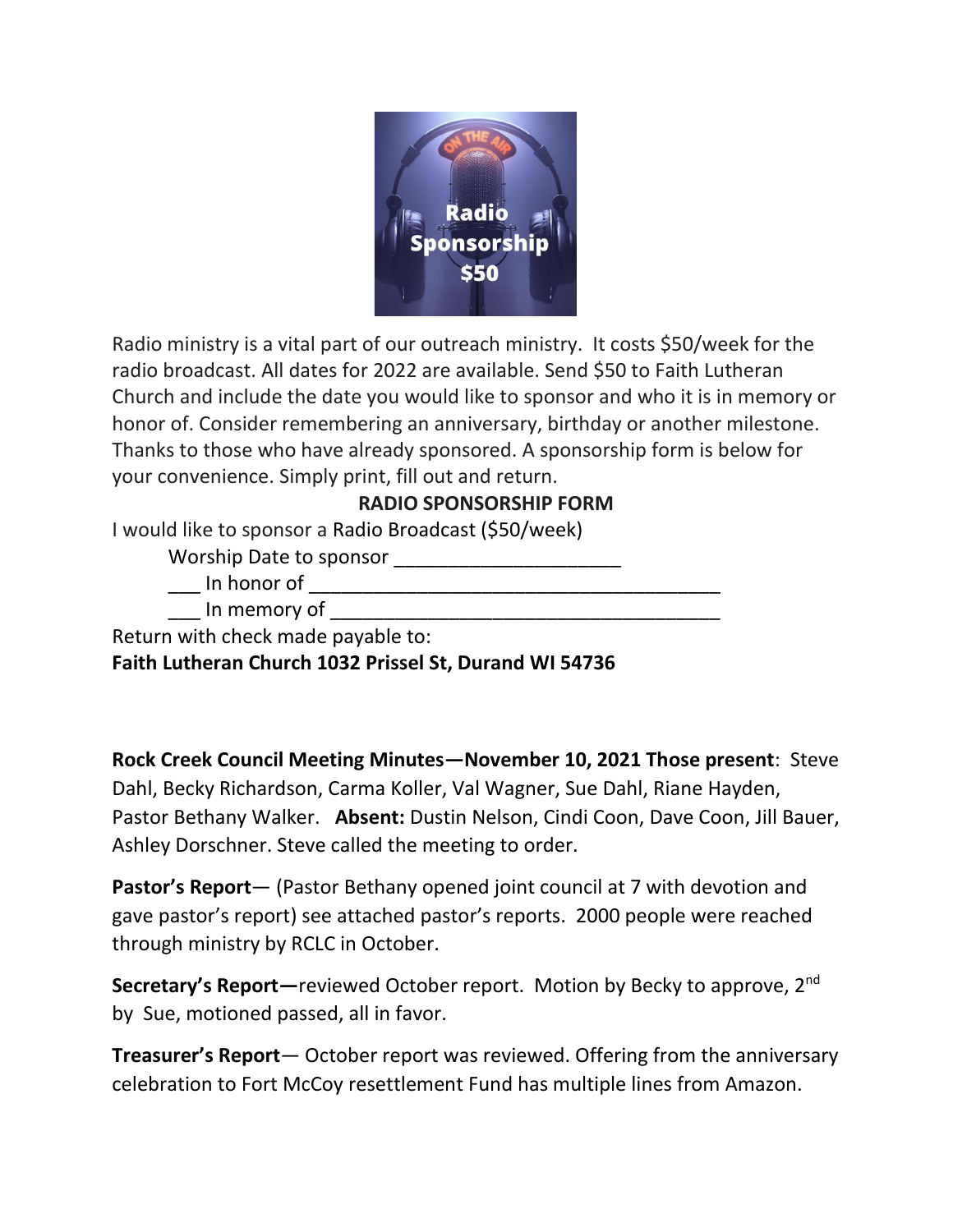Money to be moved from Uffda Funds to general checking account has not been done. Funds from this year's Uffda dinner have not been entered. Carma motioned to approve treasurers report, 2<sup>nd</sup> by Sue, motioned passed, all in favor. **Committee Reports**

- **Education** Pastor Bethany reported Sunday School will have Christmas program 12/19/21. Attendance for Sunday School varies.
- **Youth Group/Confirmation**—Pastor Bethany reported she will meet with 4 families to try and form youth group.

## **Old Business**

- **Church building- Monitors-** Electric for outside sign is done. Outlets inside will be installed soon. Also need LED light in elevator shaft-Becky has talked to Richardson Electric.
- **Exterior Sign—** Done.
- **Back door-** Al will do once the elevator project is done.
- **Parsonage repairs:** Garage service door needs to be replaced. Stain deck. Bathroom remodel—Steve suggested asking RCLC members and Faith members for donation for the project. Okayed for Steve to ask Faith at Joint council meeting tonight. Old desk at parsonage – Bethany will post on facebook and donate money back to RCLC.
- **Covid Update—**no changes- will still recommend masks for congregation but not require.

### **New Business**

• **Council resignation:** Steve read letter of resignation from Cindi Coon. Discussion on covid and reaching out to Cindi. Becky motioned to accept resignation, 2<sup>nd</sup> by Val, and motion passed. Discussion on role of Deacon. Riane reported idea to have confirmation students help with serving communion. There are 8 confirmation students. A great way to get confirmation students to be engaged in service, especially if they do not like to do the readings. Pastor Bethany and Riane will come up with plan/letter to confirmation students and their parents. Deacon will still need to be available at service to guide students, at least initially.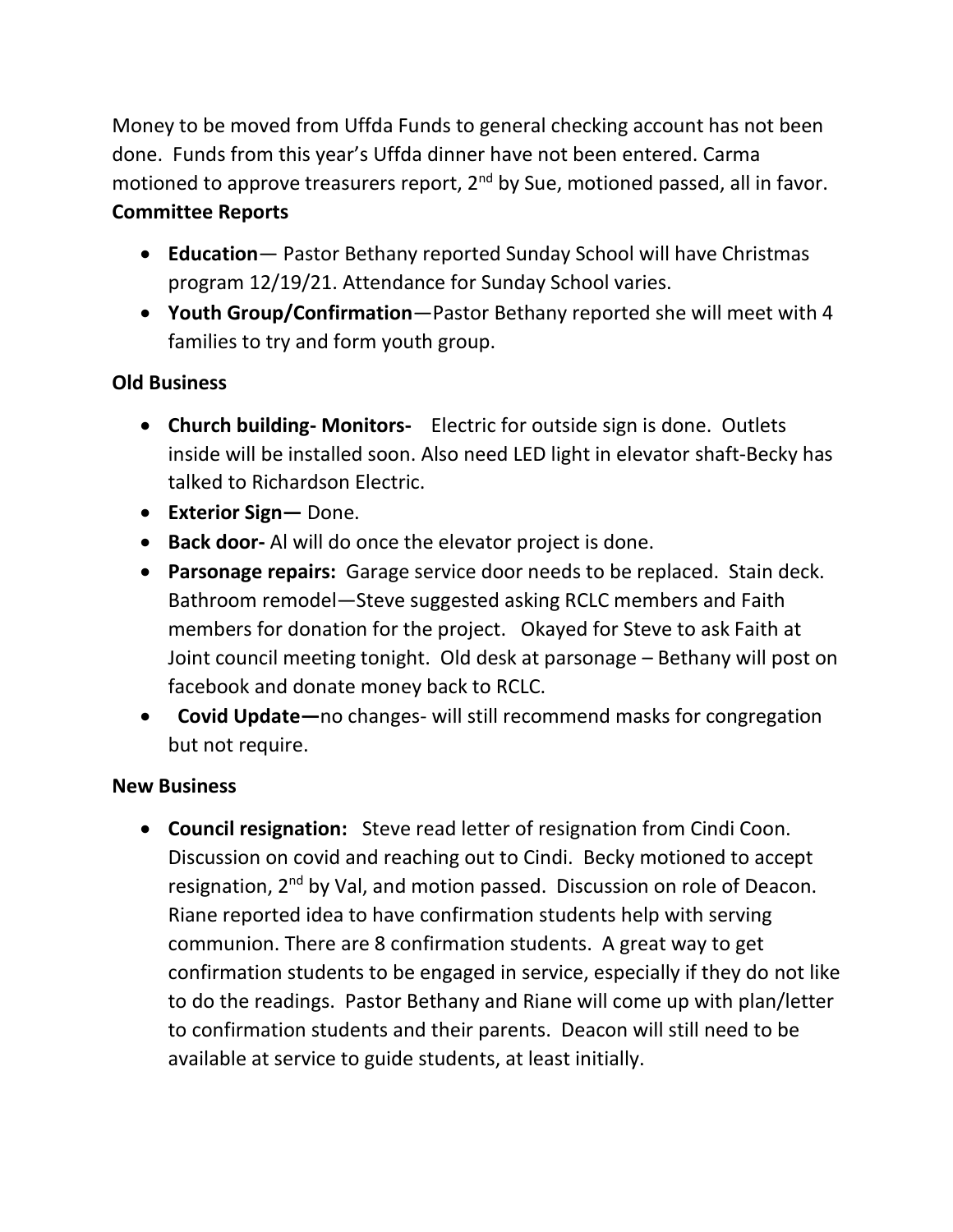Also discussed council positions open next year. Will need a deacon for one year to finish Cindi's position. Ashley (deacon), Val and Dustin (trustees) are up for election.

- **Uff Da Dinner** Becky reported after expenses, net \$3681.99. Bake sale \$736.50 for the women's account. We need to have congregational meeting first Sunday in December to decide Mission money disbursement. Meeting needs to be posted.
- **Retreat**-Plan for next year with new council. Plan for after Easter.
- **Elevator- Elevator** has been ordered and is being made.
- **Water Issues: --Rusty hot water** –Carma talked to Jessi Weiss. Rust is a harmless bacterium. He does not recommend draining hot water tank but does recommend running more water. He would recommend a water treatment system to eliminate the rust. We currently have a Gibson neutralizer system. **Rain Gutters-** done

**--New flooring for basement**: Val presented recommendation from Tommy Carpet LLC, out of Wabasha. Epox was \$10.00/sq foot and not recommended due to slipper on entry/ decline to dining hall and "cold". He recommended Gravity Tile, \$6.50/sq foot, made for basements with possible moisture problems. He has the product at the warehouse. We agreed on a stone looking tile. Dining room \$8100.00, Kitchen \$2160.00, Sunday school area \$9159.00. Recommended Val let him know we would be voting for approval the first weekend in December. Becky suggested the Women's group pay for kitchen. Val reported the Sunday school rooms and end of hall need paneling and painting. She is willing to organize painting. Steve reported he could stay home a little more and ask Bob Froystad and Dick Dahl to help with paneling repairs. Recommended Val get paint to match the tile, paint color either down stairs kitchen or over flow area color.

• **Tree-** tree is down. Roger Rinholen will remove wood.

**Next Meeting** no meeting time was discussed. Per discussion with Steve, will meet 12/1/21 at 7:00. Motion to adjourn made by Riane at 7:04 pm. Carma Koller, RCLC council secretary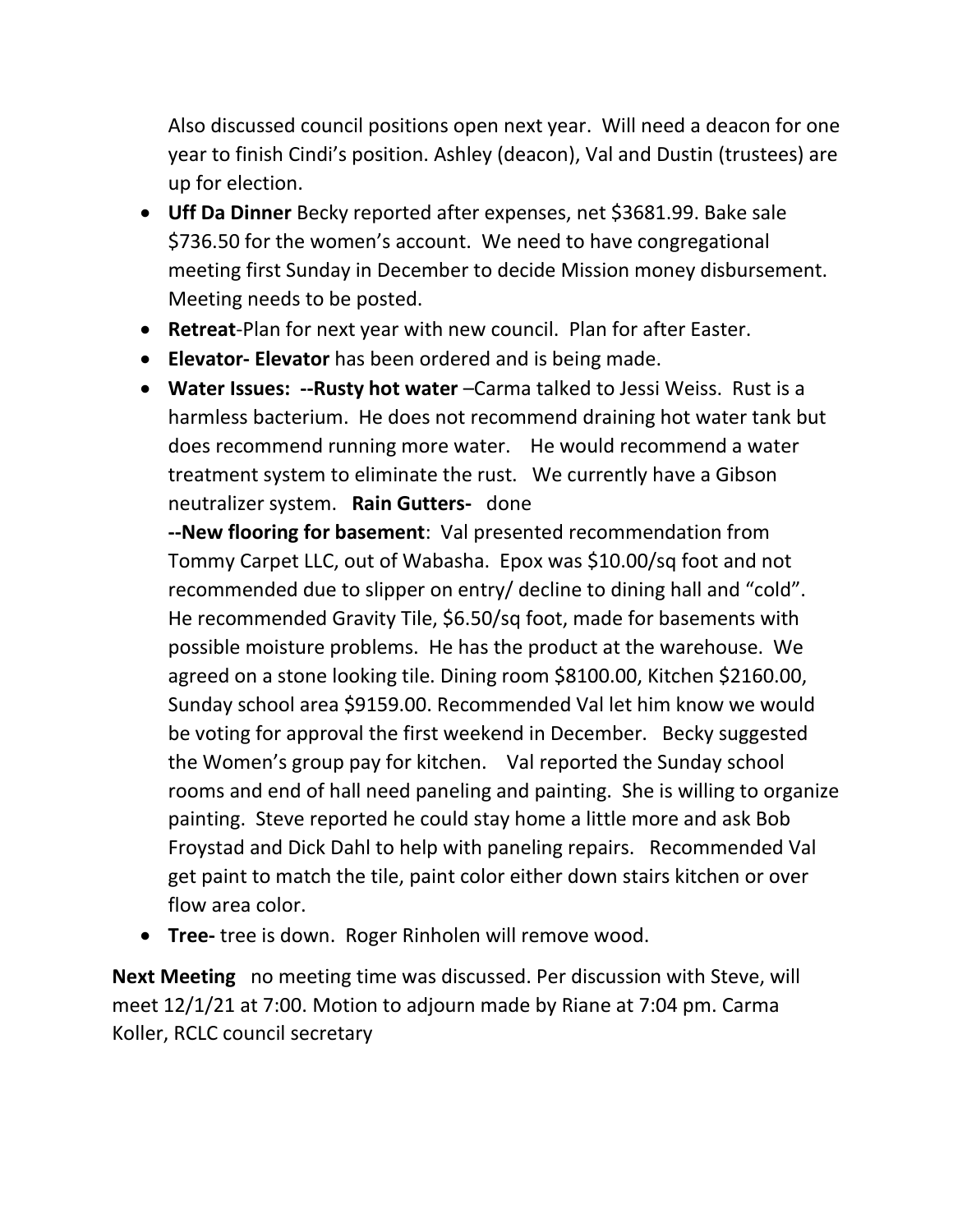## **Faith Council Meeting Minutes—11/10/2021**

Present: Elissa A, Pastor Bethany, Linda T, Tiffany W., Val C. Darrin H, LeAnne C. Treasurer Greg K.

Meeting called to Order 6:29

Mission/Vision statement read.

### **Pastor Bethany lead Devotions**

#### **Pastor's Report**— Reviewed

**Secretary's report**—reviewed; attached; Motion to approve by Linda T; second by Elissa; all approved

**Treasurer's report**—reviewed; Motion to approve by Elissa A; second by Linda T all approved

### **Committee Reports**

- **Music and Worship-**
- Ushers and readers are needed
- Communions help and set up
- **Education** No updates at this meeting time
- **Property**
	- Electrical Panel- Scheduled for December 1,2021
	- TV sound needs to be reviewed with Pete and need to get back TV mounted.
	- Fall Cleanup Day, a list will be posted for volunteers to assist with and mark when completed. – Linda T will be following up on a list
	- Carpet squares are pulling up, Elissa will call Carpet City to have them come out and look at.

• **Fundraising- no** updates at meeting time

#### **Old Business-**

- **All future of after school is on hold until January 2022** Alex Boob and Ally Bignell have asked to use the basement for after school day care. They are waiting to hear back from the state for a license then the church would have to be inspected. Tentative agreement is \$400 per month donation. Pastor is checking with our insurance to make sure we are covered by renters' insurance. Alex and Ally hope to open on the first day of school.
- Church Directory- thoughts and interest, Church would pay for a picture for the wall- tabled for now

#### **New Business-**

• Council members going off in January 2020